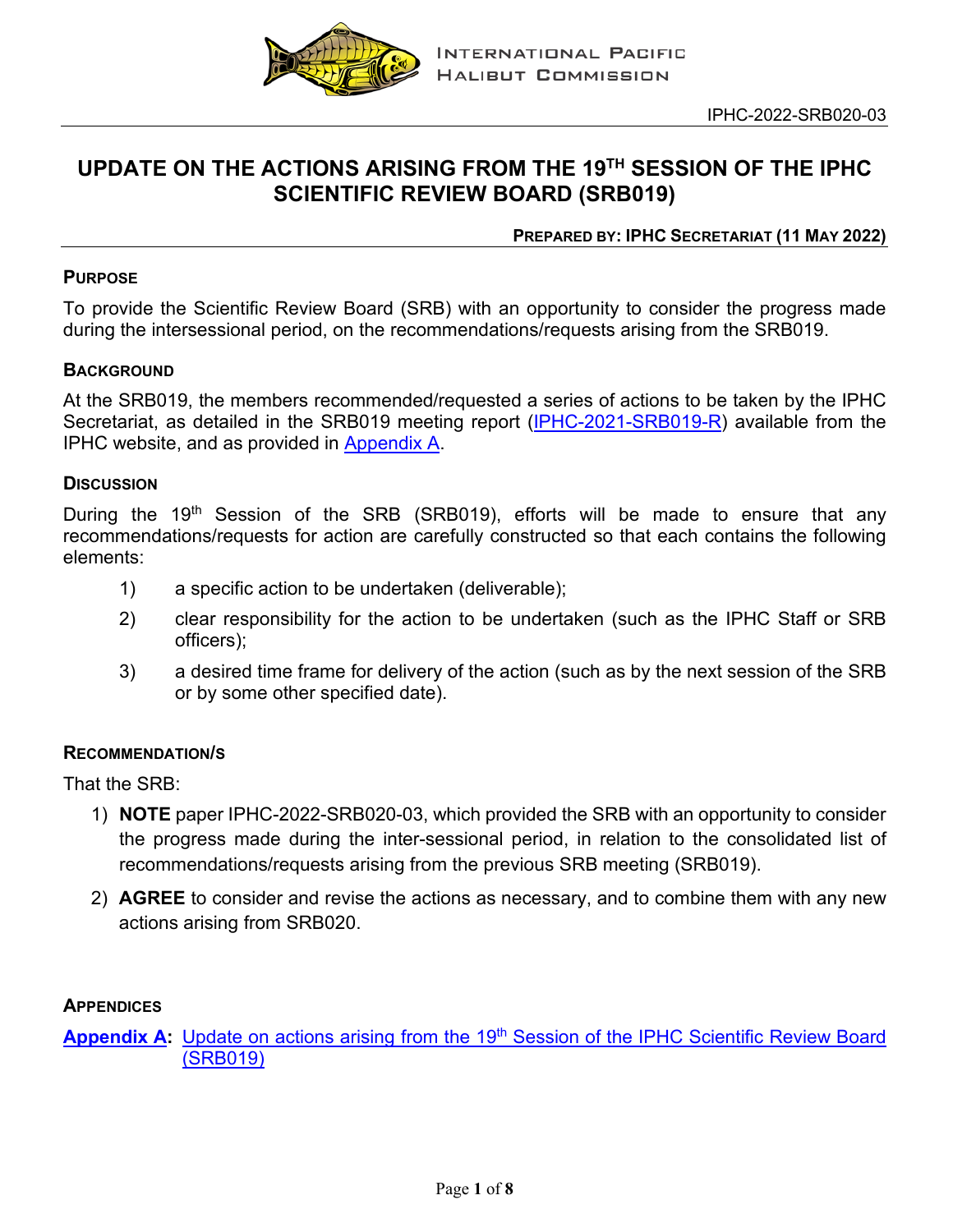# <span id="page-1-0"></span>**APPENDIX A Update on actions arising from the 19th Session of the IPHC Scientific Review Board (SRB019)**

## **RECOMMENDATIONS**

| <b>Action No.</b>                             | <b>Description</b>                                                                                                                                                                                                                                                                                                                                                                                                                                                                                                                                                                                                                                                                                                                                                                                        | <b>Update</b>                                                                                                                                                                                                                                |
|-----------------------------------------------|-----------------------------------------------------------------------------------------------------------------------------------------------------------------------------------------------------------------------------------------------------------------------------------------------------------------------------------------------------------------------------------------------------------------------------------------------------------------------------------------------------------------------------------------------------------------------------------------------------------------------------------------------------------------------------------------------------------------------------------------------------------------------------------------------------------|----------------------------------------------------------------------------------------------------------------------------------------------------------------------------------------------------------------------------------------------|
| SRB019-<br><b>Rec.01</b><br><u>(para. 13)</u> | 2022-24 IPHC Fishery-independent setline survey<br>(FISS) design evaluation<br>The SRB RECOMMENDED that the Commission note<br>the SRB018 endorsement of the proposed 2022<br>design and provisional endorsement of the proposed<br>2023-24 designs, as provided at Appendix IV,<br>recognizing that the designs for 2023-24 will be<br>reviewed again at subsequent SRB meetings.                                                                                                                                                                                                                                                                                                                                                                                                                        | <b>Completed:</b><br>Noted by the Commission at<br>AM098                                                                                                                                                                                     |
| SRB019-<br><b>Rec.02</b><br>(para. 14)        | <b>NOTING</b> the presentation of three alternative 2022<br>sampling designs $(Figs. 1, 2, and 3)$ that optimize the<br>SRB018-endorsed proposed 2022 design for cost,<br>thereby meeting the goals of long-term revenue<br>(Secondary<br>Objective),<br>neutrality<br>without<br>compromising the scientific goals of the FISS (Primary<br>Objective), the SRB RECOMMENDED that the<br>Secretariat prioritize 2022 sampling designs that<br>include IPHC Regulatory Area 4CDE despite the<br>relatively low contribution of this area to overall<br>biomass and variance. This region is an important area<br>to monitor for future range shifts and biological<br>samples collected here are likely to be important for<br>understanding the biology of Pacific halibut at their<br>leading range edge. | <b>Completed:</b><br>Such designs continue to be<br>prioritized by the Secretariat,<br>but we note that the<br>recommended design may<br>not be fully implemented<br>each year due to limited<br>interest from potential charter<br>vessels. |
| <b>SRB019-</b><br>Rec.03<br><u>(para. 18)</u> | <b>Modelling of IPHC length-weight data</b><br>The SRB RECOMMENDED that the IPHC provide a<br>revised length-net weight relationship for each IPHC<br>Regulatory Area based on modelling of combined<br>FISS and commercial sample data to be used for the<br>calculation of all non-IPHC mortality estimates where<br>individual weights cannot be collected, for 2021 and<br>until further notice.                                                                                                                                                                                                                                                                                                                                                                                                      | <b>Completed:</b><br>Revised length-weight<br>relationships have been<br>estimated for all areas.<br>These are presented on the<br>IPHC website, and were<br>publicized through email<br>contacts to domestic agency<br>and tribal staff.    |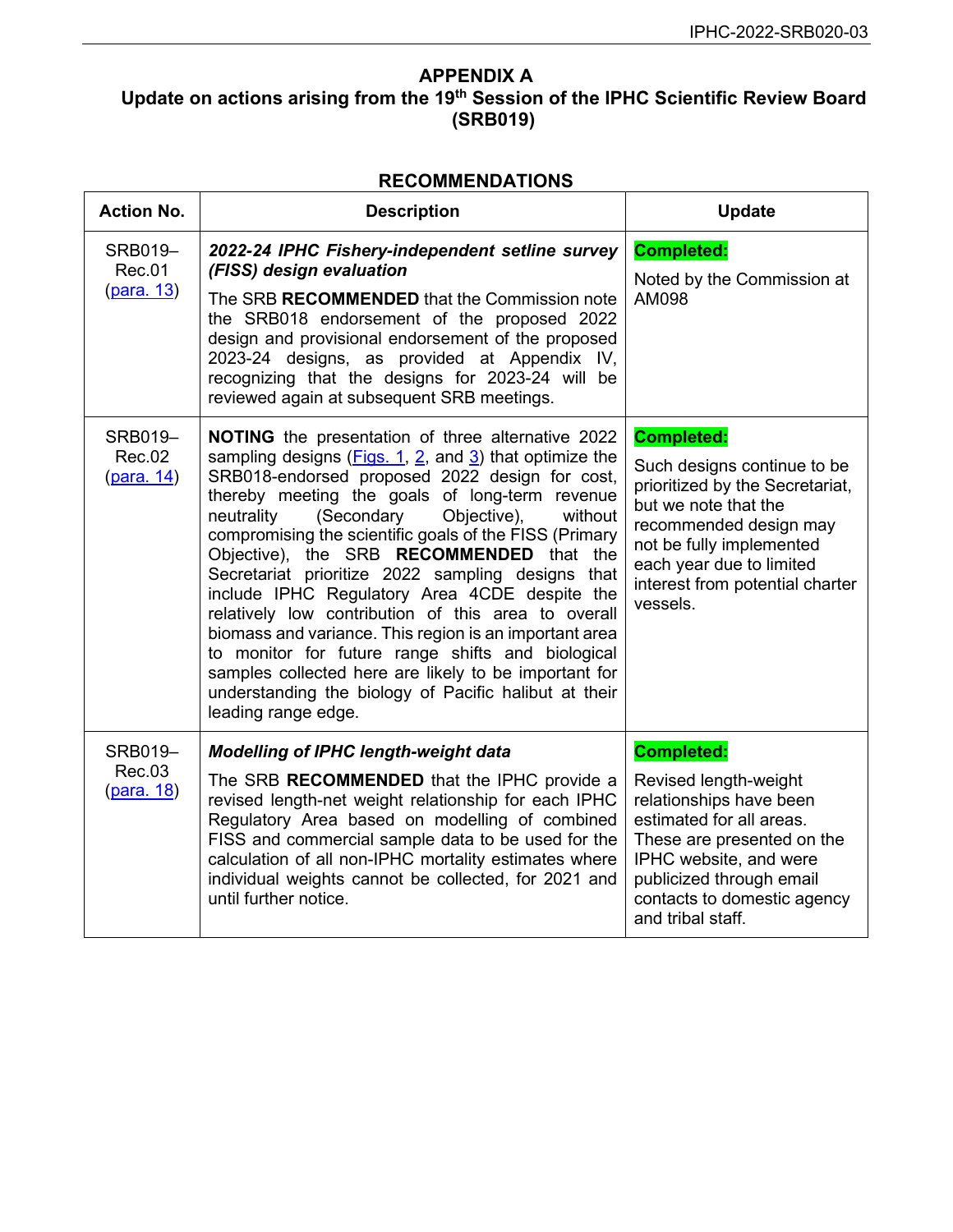

| <b>Action No.</b>                             | <b>Description</b>                                                                                                                                                                                                                                                                                                                                                                                                                                                      | <b>Update</b>                                                                                                                                                                                               |
|-----------------------------------------------|-------------------------------------------------------------------------------------------------------------------------------------------------------------------------------------------------------------------------------------------------------------------------------------------------------------------------------------------------------------------------------------------------------------------------------------------------------------------------|-------------------------------------------------------------------------------------------------------------------------------------------------------------------------------------------------------------|
| SRB019-<br>Rec.04<br><u>(para. 30)</u>        | Pacific halibut stock assessment: 2021 - Modelling<br>updates<br><b>NOTING</b> that the surplus production analysis revealed<br>a recent pattern of harvest exceeding surplus<br>production despite current biomass being below the<br>target biomass, the SRB RECOMMENDED that the<br>IPHC Secretariat continue to report on surplus<br>production in addition to trends and scale of surplus<br>production and fishing intensity as part of the annual<br>assessment. | <b>Completed:</b><br>This information was<br>included in the 2021 stock<br>assessment and presentation<br>to the Commission.                                                                                |
| <b>SRB019-</b><br><b>Rec.05</b>               | <b>Management Strategy Evaluation: Update</b>                                                                                                                                                                                                                                                                                                                                                                                                                           | In progress:                                                                                                                                                                                                |
| (para. 34)                                    | The SRB <b>RECOMMENDED</b> the investigation of<br>empirical procedures to inform mortality limits in non-<br>assessment years of a multi-year assessment MP.                                                                                                                                                                                                                                                                                                           | Empirical procedures will be<br>implemented as a component<br>of the management<br>procedures for multi-year<br>assessments. This will<br>provide a stepping-stone to a<br>complete empirical<br>procedure. |
| <b>SRB019-</b><br>Rec.06<br><u>(para. 35)</u> | <b>NOTING</b> the inclusion of uncertainty stemming from<br>implementation<br>uncertainty,<br><b>SRB</b><br>the<br><b>RECOMMENDED</b> that the IPHC Secretariat develop,<br>for presentation at SRB020, alternative scenarios that<br>represent implementation bias, i.e. the potential for<br>quota reductions called for by the management<br>procedure to be less likely implemented than quota<br>increases.                                                        | In progress:<br>Implementation error and<br>bias has been developed and<br>the details are currently being<br>coded into the closed-loop<br>simulation framework.                                           |
| SRB019-                                       | <b>IPHC Secretariat MSE Program of Work (2021-23)</b>                                                                                                                                                                                                                                                                                                                                                                                                                   | <b>Completed:</b>                                                                                                                                                                                           |
| Rec.07<br>(para. 38)                          | The SRB <b>RECOMMENDED</b> that the initial Results from the initial MSE<br>management procedure be evaluated on the basis of<br>the current operating model.                                                                                                                                                                                                                                                                                                           | simulations were presented<br>to the Commission at AM098.<br>A new OM incorporating<br>multiple models has been<br>developed for the<br>investigation of size limits<br>and multi-year assessments.         |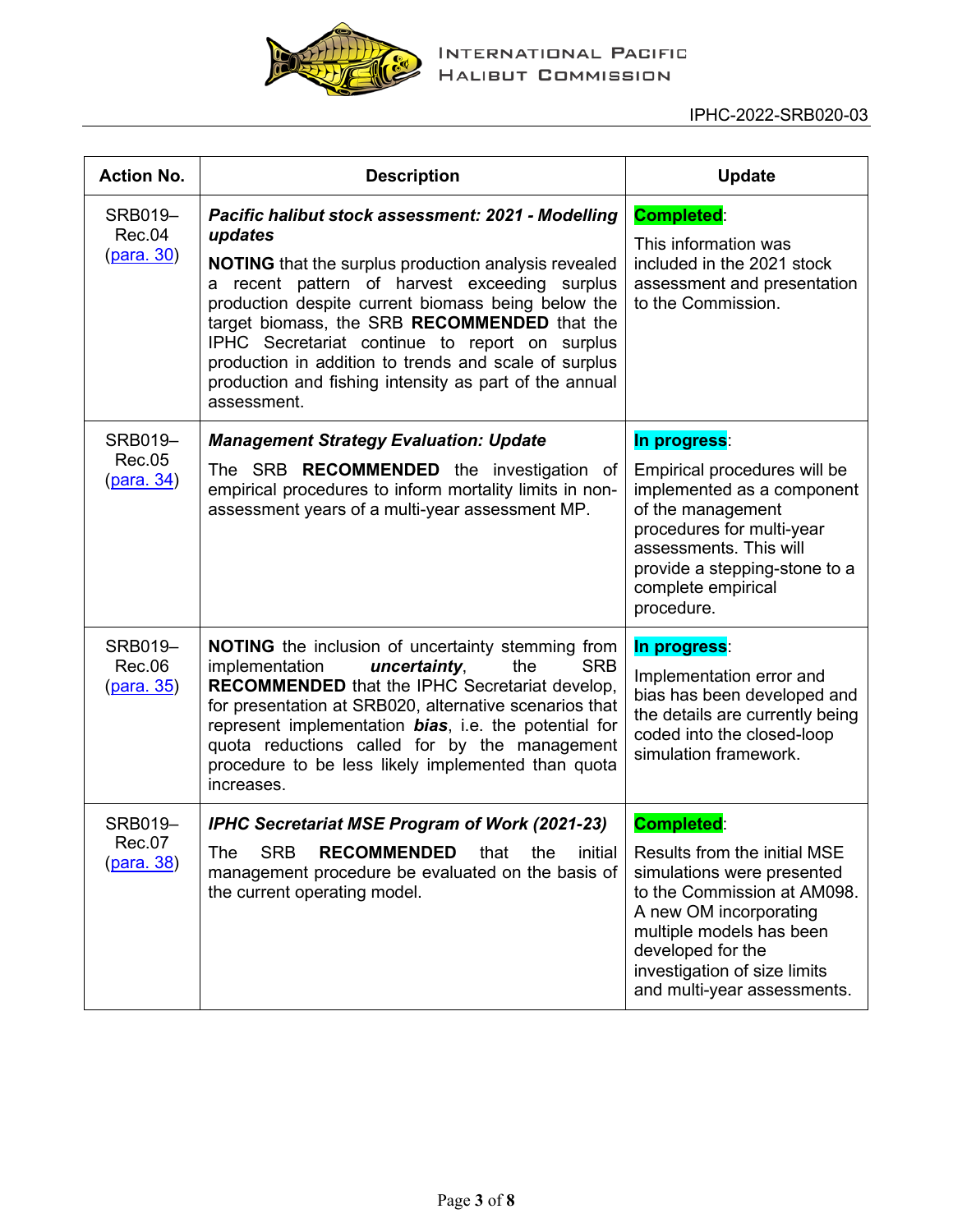

| <b>Action No.</b>                              | <b>Description</b>                                                                                                                                                                                                                                                                                                        | <b>Update</b>                                                                                                                                                                                             |
|------------------------------------------------|---------------------------------------------------------------------------------------------------------------------------------------------------------------------------------------------------------------------------------------------------------------------------------------------------------------------------|-----------------------------------------------------------------------------------------------------------------------------------------------------------------------------------------------------------|
| SRB019-<br>Rec.08<br><u>(para. 39)</u>         | The SRB RECOMMENDED that the IPHC Secretariat<br>develop alternative OMs from various hypotheses<br>related to population processes or environmental<br>covariates for implementation in the MSE framework,<br>noting paragraph 38, and that tasks leading to the<br>adoption of a well-defined MP should be prioritized. | In progress:<br>A new OM with multiple<br>models representing various<br>hypotheses for movement<br>and natural mortality has<br>been developed.                                                          |
| <b>SRB019-</b><br>Rec.09<br><u>(para. 43)</u>  | <b>IPHC 5-Year biological and ecosystem science</b><br>research plan (2017-21)<br>The SRB <b>RECOMMENDED</b> that the Secretariat<br>consider the value of other opportunistically collected<br>samples that would facilitate further downstream<br>analyses in a cost effective manner.                                  | In progress:<br>The IPHC Secretariat is<br>maximizing opportunities for<br>sample collection from fish<br>encountered in experimental<br>field trials as well as in the<br><b>IPHC FISS.</b>              |
| <b>SRB019-</b><br>Rec. 10<br><u>(para. 56)</u> | <b>Research integration</b><br>The SRB RECOMMENDED that the IPHC Secretariat<br>identify those research areas with uncertainty and<br>indicate research questions that would require the<br>SRB to provide input and/or decision in future<br>documentation and presentations provided to the SRB.                        | In progress:<br>The Secretariat is working<br>towards delineating research<br>questions that address key<br>areas of uncertainty for Stock<br>Assessment and<br><b>Management Strategy</b><br>Evaluation. |

## **REQUESTS**

| <b>Action No.</b>                            | <b>Description</b>                                                                                                                                                                                                                                                           | <b>Update</b>                                                               |
|----------------------------------------------|------------------------------------------------------------------------------------------------------------------------------------------------------------------------------------------------------------------------------------------------------------------------------|-----------------------------------------------------------------------------|
| <b>SRB019-</b><br>Reg.01<br><u>(para. 8)</u> | Update on the actions arising from the 18 <sup>th</sup> Session $\vert$<br>of the SRB (SRB018)                                                                                                                                                                               | In progress:<br>Work addressing (a) and (b)<br>will be presented at SRB020. |
|                                              | The SRB <b>RECALLED</b> three actions for delivery at<br>SRB020 as follows:                                                                                                                                                                                                  |                                                                             |
|                                              | SRB018-Req.1 (para. 13) IPHC Fishery-<br>a)<br>independent setline survey (FISS): 2022-24<br>FISS design evaluation. The SRB<br><b>REQUESTED</b> plots by survey area of WPUE<br>vs. depth from both FISS and commercial<br>fisheries to help understand if there is part of |                                                                             |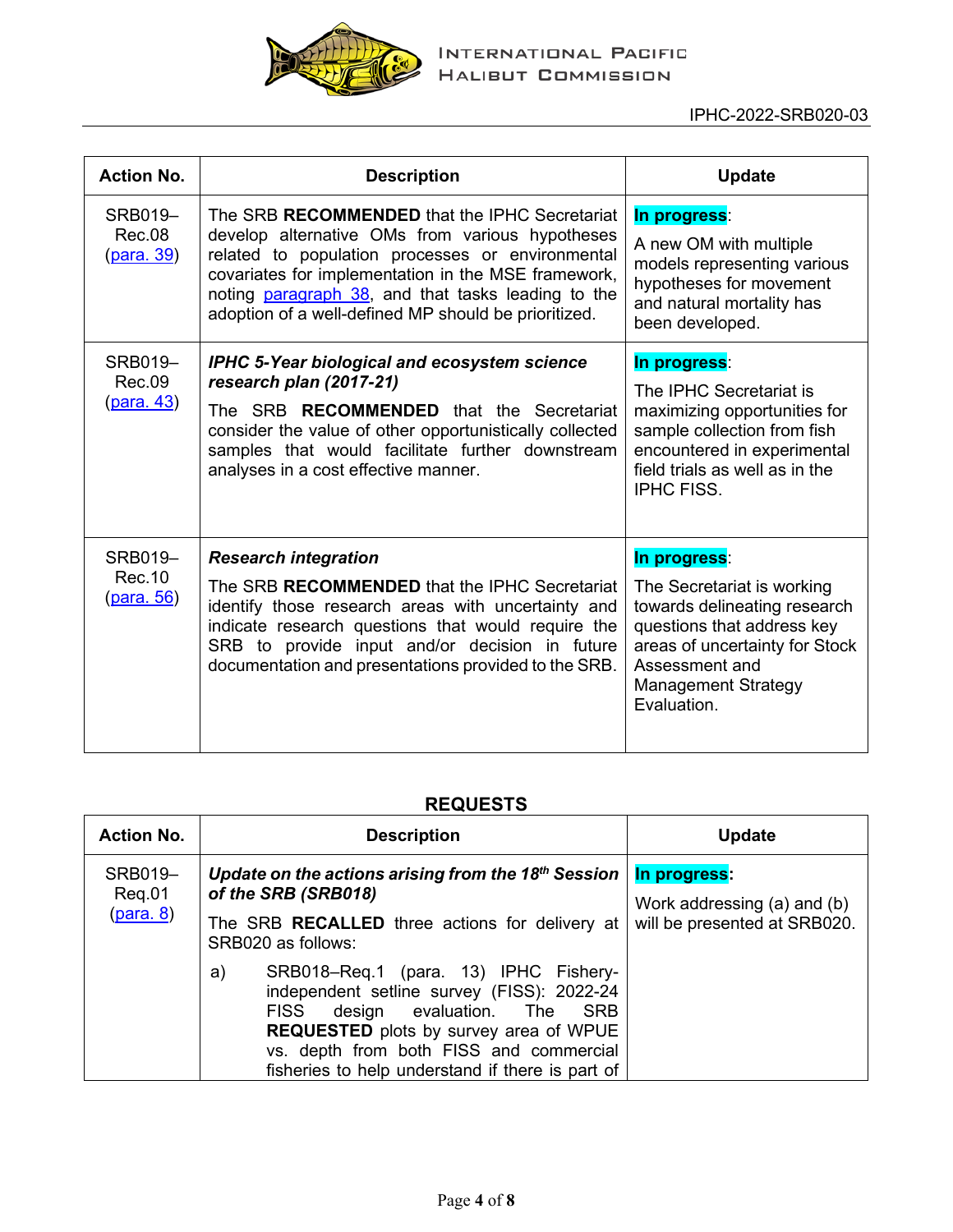

| <b>Action No.</b>           | <b>Description</b>                                                                                                                                                                                                                                                                                                                                                                                                                                                                                                                                                                                             | <b>Update</b>                                                                                                                                                                                                                                                                                                                                                                     |
|-----------------------------|----------------------------------------------------------------------------------------------------------------------------------------------------------------------------------------------------------------------------------------------------------------------------------------------------------------------------------------------------------------------------------------------------------------------------------------------------------------------------------------------------------------------------------------------------------------------------------------------------------------|-----------------------------------------------------------------------------------------------------------------------------------------------------------------------------------------------------------------------------------------------------------------------------------------------------------------------------------------------------------------------------------|
|                             | the Pacific halibut stock in deeper waters not<br>covered by the FISS.                                                                                                                                                                                                                                                                                                                                                                                                                                                                                                                                         |                                                                                                                                                                                                                                                                                                                                                                                   |
|                             | b)<br>SRB018-Req.2<br><b>SRB</b><br>(para.<br>14)<br>The<br><b>REQUESTED</b> that the<br><b>IPHC</b><br>Secretariat<br>conduct a preliminary comparison, to be<br>presented at SRB020, between male, female,<br>and sex-aggregated analysis of the FISS data<br>using the spatial-temporal model.                                                                                                                                                                                                                                                                                                              |                                                                                                                                                                                                                                                                                                                                                                                   |
|                             | SRB018-Req.14 (para. 52) The SRB NOTED<br>c)<br>that, without a clearer understanding of the<br>Commissions purpose for future use of this<br>work, it is difficult to provide guidance on<br>prioritising model development (e.g. improve<br>spatial resolution, incorporate dynamic<br>$\frac{1}{2}$<br>predictive processes, adding more detail on<br>subsistence<br>and<br>recreational<br>fisheries,<br>including uncertainty in the assessment). The<br>SRB therefore REQUESTED specific guidance<br>and clarification from the Commission on the<br>objectives and intended use of this study.          |                                                                                                                                                                                                                                                                                                                                                                                   |
| SRB019-                     | <b>Modelling of IPHC length-weight data</b>                                                                                                                                                                                                                                                                                                                                                                                                                                                                                                                                                                    | In progress:                                                                                                                                                                                                                                                                                                                                                                      |
| Req.02<br><u>(para. 19)</u> | <b>NOTING</b> the emerging difference between length-<br>weight regressions based on historical vs. recent data,<br>the SRB <b>REQUESTED</b> further investigation of the<br>underlying processes (whether in the observation<br>process - e.g. timing of sample collection - or biological<br>changes - e.g. changes in somatic growth) driving<br>these differences. While the suggested solution<br>provides a numerical solution it also annually requires<br>significant sampling and analysis efforts which could<br>potentially be reduced through a better understanding<br>of the processes involved. | Work is underway examining<br>these data more closely in<br>the context of Pacific halibut<br>condition and understanding<br>factors that may affect<br>changes in condition. We<br>note that weighing of fish at<br>sea is now a routine part of<br>the sampling process with<br>the principle goal of ensuring<br>accurate recording of Pacific<br>halibut weights on the FISS. |
| SRB019-                     | <b>Review of IPHC hook competition standardization</b>                                                                                                                                                                                                                                                                                                                                                                                                                                                                                                                                                         | In progress:                                                                                                                                                                                                                                                                                                                                                                      |
| Req.03<br><u>(para. 22)</u> | <b>NOTING</b> the presentation of methods used for hook<br>competition standardization, the SRB REQUESTED<br>continued<br>analysis<br>of this<br>phenomenon<br>and<br>incorporation of these corrections in the FISS data<br>analysis, including potential use of hook timer studies<br>if the technology permits.                                                                                                                                                                                                                                                                                             | Field research using<br>standard and modified circle<br>hook designs and hook-<br>timers is planned for summer<br>2022.                                                                                                                                                                                                                                                           |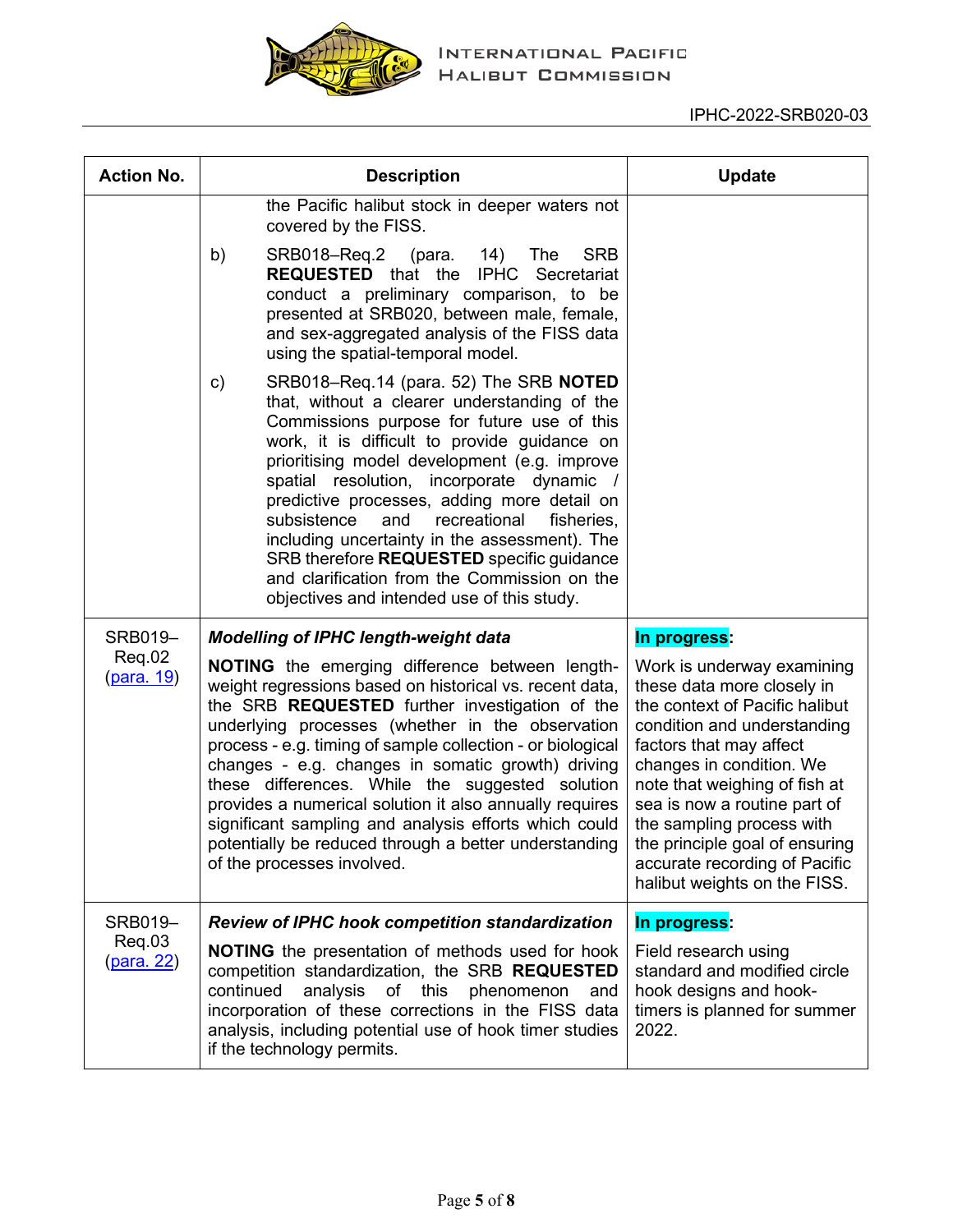

| <b>Action No.</b>                      | <b>Description</b>                                                                                                                                                                                                                                                                                                                                                                                                                                                                                                                                                                                                                                                                                                                                                                                                                                                                                                                                                                                                                                                 | <b>Update</b>                                                                                                                                                                                                                                                                                                                                                                                                                               |
|----------------------------------------|--------------------------------------------------------------------------------------------------------------------------------------------------------------------------------------------------------------------------------------------------------------------------------------------------------------------------------------------------------------------------------------------------------------------------------------------------------------------------------------------------------------------------------------------------------------------------------------------------------------------------------------------------------------------------------------------------------------------------------------------------------------------------------------------------------------------------------------------------------------------------------------------------------------------------------------------------------------------------------------------------------------------------------------------------------------------|---------------------------------------------------------------------------------------------------------------------------------------------------------------------------------------------------------------------------------------------------------------------------------------------------------------------------------------------------------------------------------------------------------------------------------------------|
| SRB019-<br>Req.04<br>(para. 24)        | Accounting for the effects of whale depredation<br>on the FISS<br>NOTING the presentation of methods used for<br>accounting for whale depredation, and the limited<br>impact of the correction at this point, the SRB<br><b>REQUESTED</b> that the IPHC Secretariat continue to<br>monitor the influence of whale depredation on the FISS<br>and the stock assessment. If the whale depredation<br>correction becomes more important in the future, it will<br>become important to conduct a broader investigation<br>of ways that this phenomenon could be described and<br>accounted for, if at all, in the FISS. Also, the impact /<br>treatment of the associated compositions should be<br>better explained within the stock assessment While<br>the SRB generally supports the idea to use all possible<br>data there is a question as to whether the simple time<br>covariate approach risks introducing bias through<br>changes in density of Pacific halibut and / or whales<br>and through ignoring possible depredation selectivity<br>by size and sex. | In progress:<br>Collection of whale<br>interactions information is an<br>ongoing part of the FISS, and<br>Secretariat staff will continue<br>to monitor any changes in<br>rates of whale interactions.                                                                                                                                                                                                                                      |
| SRB019-<br>Req.05<br><u>(para. 31)</u> | Pacific halibut stock assessment: 2021 - Modelling<br>updates<br>The SRB <b>REQUESTED</b> that the IPHC Secretariat<br>consider the following topics for inclusion in the 2022<br>full stock assessment and presentation for SRB<br>evaluation at SRB020 in June 2022:<br>Sensitivity analysis of the assessment to<br>a)<br>processes being investigated by the Biological<br>and Ecosystem Research Program, e.g.<br>spatiotemporal<br>differences<br>in<br>maturity<br>schedules, discard mortality, and length-weight<br>relationships;<br>Continued exploration of data weighting;<br>b)<br>Evaluation of treatment of commercial sex ratio;<br>c)<br>Use of the Pacific Decadal Oscillation (PDO)<br>d)<br>and other environmental covariates to predict<br>recruitment;<br>Estimation of whale depredation mortality for<br>e)<br>potential explicit inclusion in the assessment<br>model; and                                                                                                                                                              | <b>Completed</b><br>Sensitivity analyses covering<br>maturity and unobserved<br>mortality were included in the<br>2021 stock assessment.<br>Directly measured weights<br>have been incrementally<br>included in all analyses<br>beginning in 2015, with full<br>adoption of the revised<br>relationship completed in<br>2021.<br>Items $(b) - (f)$ are all included<br>in the preliminary stock<br>assessment; see IPHC-2022-<br>SRB020-07. |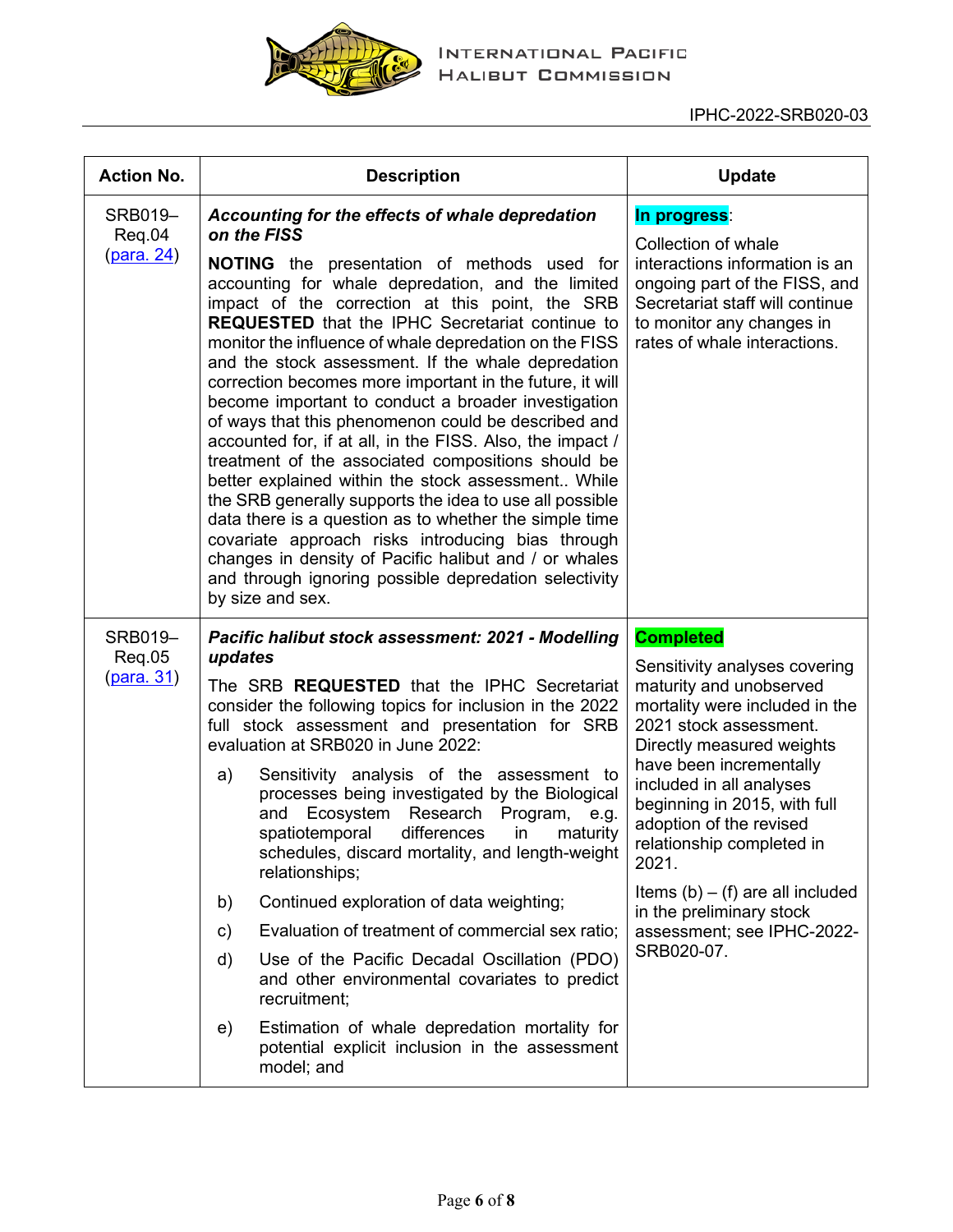

| <b>Action No.</b>                      | <b>Description</b>                                                                                                                                                                                                                                                                                                                                                                                                                                                                                                                                                                                                                                                      | <b>Update</b>                                                                                                                                                                 |
|----------------------------------------|-------------------------------------------------------------------------------------------------------------------------------------------------------------------------------------------------------------------------------------------------------------------------------------------------------------------------------------------------------------------------------------------------------------------------------------------------------------------------------------------------------------------------------------------------------------------------------------------------------------------------------------------------------------------------|-------------------------------------------------------------------------------------------------------------------------------------------------------------------------------|
|                                        | f<br>Other factors discussed since the last stock<br>assessment.                                                                                                                                                                                                                                                                                                                                                                                                                                                                                                                                                                                                        |                                                                                                                                                                               |
| SRB019-                                | <b>Biological and ecosystem science research</b>                                                                                                                                                                                                                                                                                                                                                                                                                                                                                                                                                                                                                        | In progress:                                                                                                                                                                  |
| Req.06<br><u>(para. 46)</u>            | <b>Reproduction</b>                                                                                                                                                                                                                                                                                                                                                                                                                                                                                                                                                                                                                                                     | The IPHC Secretariat is<br>working towards selecting                                                                                                                          |
|                                        | The SRB <b>NOTED</b> that the IPHC Secretariat is finalising<br>a proposed sampling design for the collection of<br>ovaries in the 2023 FISS, for providing precise<br>estimates of fecundity and REQUESTED for SRB020<br>in June 2022, more detail on the considerations taken<br>to ensure the sampling maximises the opportunity to<br>address the objectives.                                                                                                                                                                                                                                                                                                       | appropriate methods for<br>fecundity estimations and<br>towards devising a sampling<br>strategy for 2023.                                                                     |
| SRB019-                                | <b>Growth and Physiological Condition</b>                                                                                                                                                                                                                                                                                                                                                                                                                                                                                                                                                                                                                               | <b>Completed:</b>                                                                                                                                                             |
| Req.07<br><u>(para. 50)</u>            | The SRB <b>REQUESTED</b> that the IPHC Secretariat<br>pause further pursuit of this research until it can<br>articulate specifically how this approach will inform the<br>stock assessment or MSE and why this approach is<br>investigation of age-length-weight<br>preferable<br>to<br>information which is available at a much broader<br>geographic and temporal scale.                                                                                                                                                                                                                                                                                              | The IPHC Secretariat is<br>complying with this request.                                                                                                                       |
| SRB019-                                | Pacific halibut fishery economics update                                                                                                                                                                                                                                                                                                                                                                                                                                                                                                                                                                                                                                | Project closed:                                                                                                                                                               |
| Req.08<br>(para. 59)                   | The SRB <b>NOTED</b> that substantial uncertainties<br>surround our understanding of recreational fishing<br>effort dynamics (e.g. the expected change in effort with<br>changes in season length or size limits and the<br>availability of alternative target species such as Pacific<br>salmon) and <b>REQUESTED</b> that the IPHC Secretariat<br>assess and present at SRB020, the feasibility and<br>value of various stated preference (e.g. a discrete<br>choice experiment) and revealed preference (e.g. time<br>series analysis of fishing effort patterns with respect to<br>regulatory changes) approaches to understanding<br>recreational effort dynamics. | The socioeconomic study<br>was concluded at the 98 <sup>th</sup><br>Session of the IPHC Annual<br>Meeting (AM098) (IPHC-<br>2022-AM098-R, par. 70).                           |
| SRB019-<br>Req.09<br><u>(para. 60)</u> | The SRB <b>REQUESTED</b> that the IPHC Secretariat<br>assess and present at SRB020, the potential of using<br>data from the Guided Angler Fish Program (USA) and<br>Pacific Region Experimental Recreational Halibut<br>Program (Canada) as inputs to the economic analysis<br>of Pacific halibut, particularly the trade-offs between<br>the commercial and the recreational sector.                                                                                                                                                                                                                                                                                   | <b>Project closed:</b><br>The socioeconomic study<br>was concluded at the 98 <sup>th</sup><br>Session of the IPHC Annual<br>Meeting (AM098) (IPHC-<br>2022-AM098-R, par. 70). |